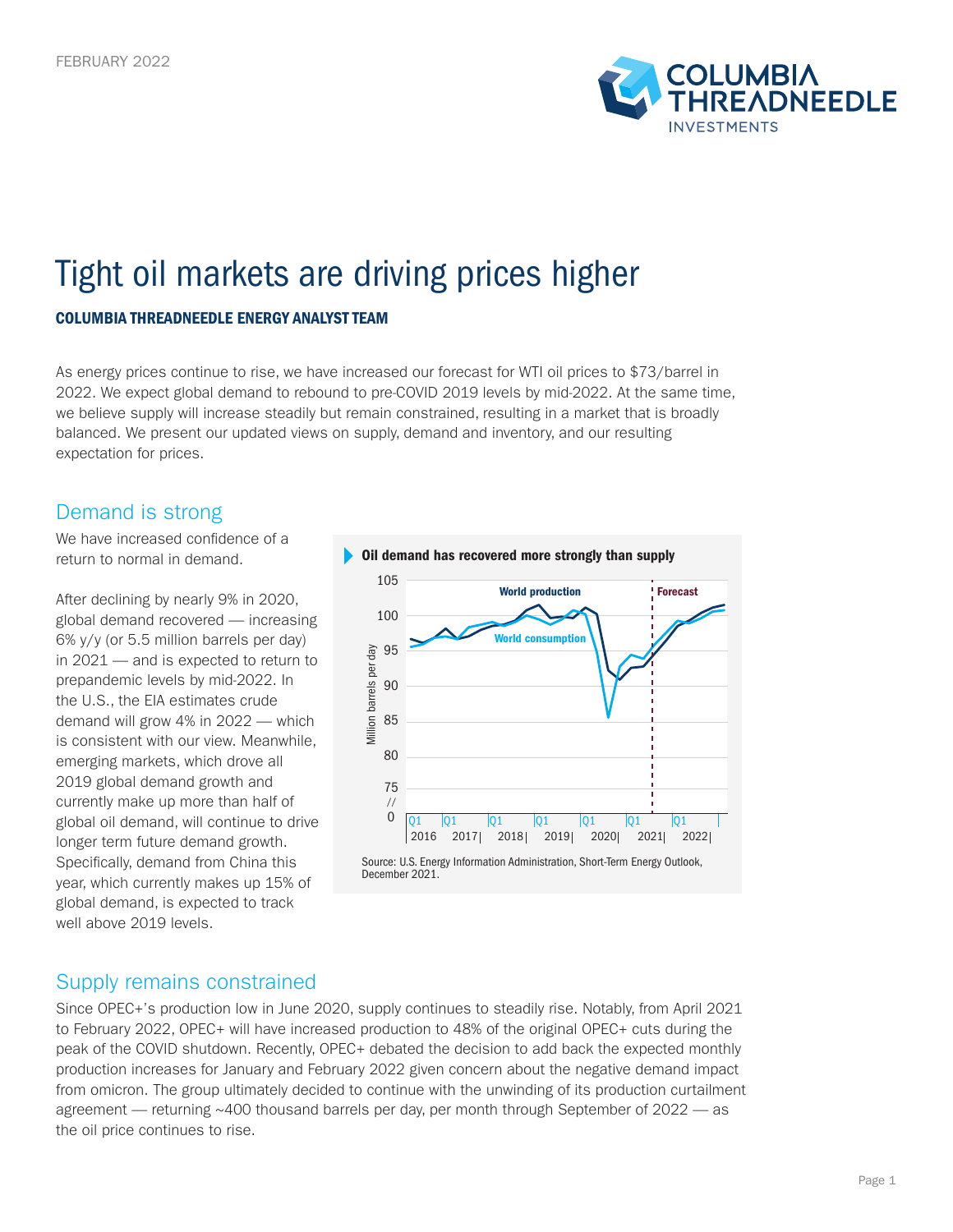But global supply is not likely to normalize in the short term. Production has been falling short of OPEC+ quotas in recent months, as some countries have struggled to add back supply quickly enough due to underinvestment during the 2020 downturn. Some estimates are calling for OPEC+ spare capacity to fall to 25-year lows in the coming quarters.

Additional upward price pressure is emerging as producers are passing through higher costs for oilfield service and labor inflation, increasing the marginal cost of supply.

## Pricing continues to be driven by tight inventories

Global oil inventories (i.e., crude oil in storage tanks) have declined materially from the mid-summer 2020 peak and are now well below historical averages. U.S. crude inventories are 8% below the 5-year average and OECD crude inventories are 12% below (as of September 2021), which is the widest deficit in recent history. Moreover, with demand increases from fuel switching and constrained supply, despite additional supply from OPEC+, inventories are not likely to build to normalized levels in the near future.



A notable change to our price outlook involves the addition of geopolitical risk premium. When the oil market is loose and oversupplied, there is a negligible impact of geopolitical risk on price. But because supply is tight and inventories are low, risk of supply disruptions due to geopolitical events has a meaningful impact on oil price. The risk premium has increased because of escalating tensions in Kazakhstan and between Russia and Ukraine. Going forward, we expect the geopolitical risk premium to fluctuate depending on the nature of a resolution of the Russia/Ukraine conflict. Should a diplomatic solution be reached, we would expect a risk premium of low single digits. Should a ground war ensue, a significant risk premium with the possibility of price spikes will be incorporated in the price of oil.

Additional price volatility could come from uncertainty relating to: the potential for additional supply from Iran depending on the outcomes of negotiations; U.S. production could grow faster than anticipated; there could be a slowdown in demand due to the potential for an economic slowdown (if interest rates rise); reduction in OPEC space capacity; and unintended consequences of policy marker decisions in energy transition efforts.

Given the constraints on supply, surging demand and tight inventory, our energy team is increasing its West Texas Intermediate oil price forecast for 2022 to \$73/barrel on average (below the current 2022 forward curve), suggesting we are less constructive than the commodity market about prices holding up to increased supply.